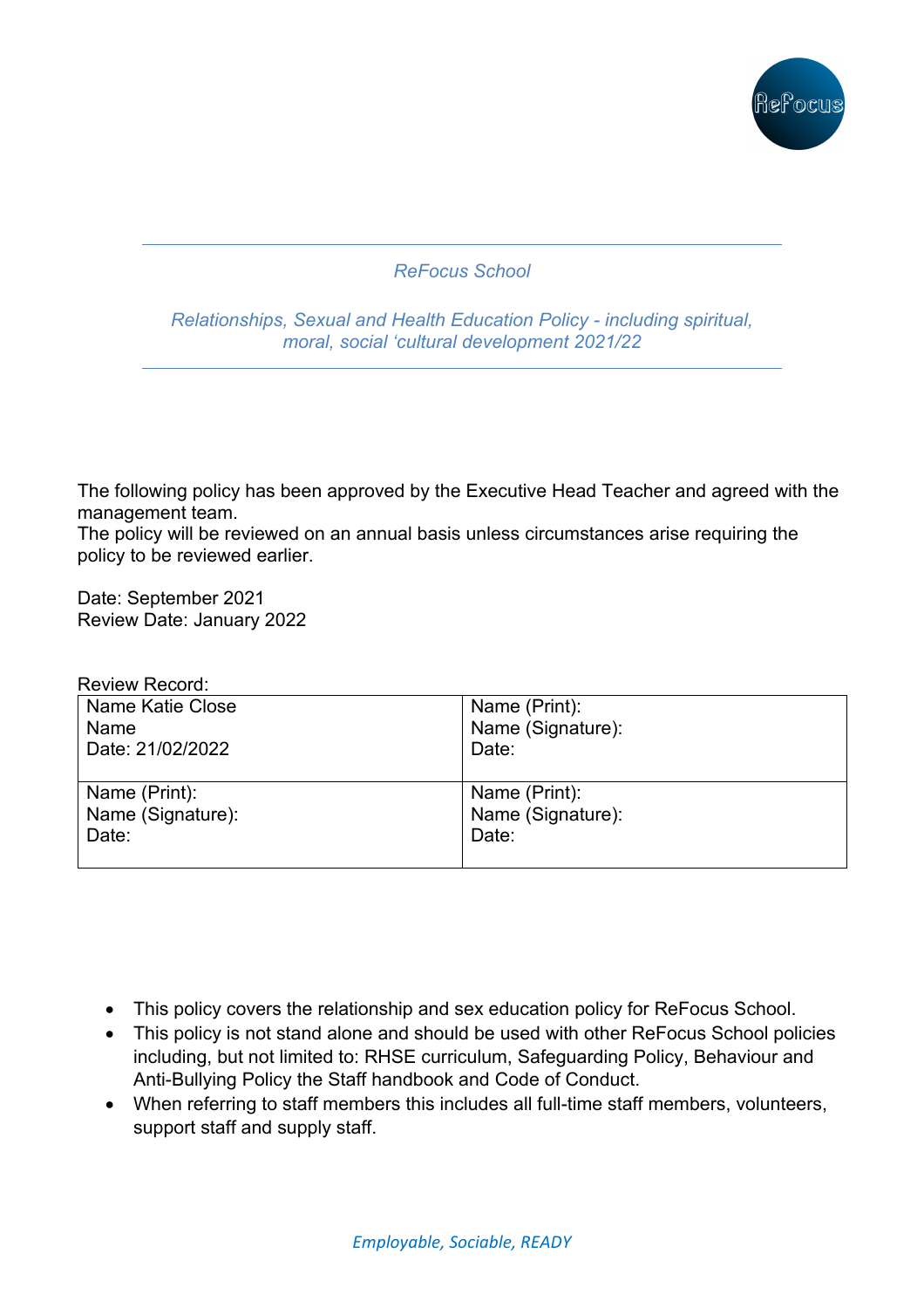

# **1. Policy Overview**

Our school values are **Employable, Sociable, Ready.** An excellent RSHE policy intwined within our PSHE lessons help our students build their individual foundations, understanding their own value and becoming 'self-managers'. Our students will be more sociable and gain confidence and skills to help them become positive members of society. Excellent RSHE at school is linked to goal setting, strong peer relationships, social skills, a good work ethic and a safe lifestyle

The aims of relationships and sex education (RSHE) at our school are to:

- Provide a framework in which sensitive discussions can take place
- Prepare pupils for puberty, and give them an understanding of sexual development and the importance of health and hygiene
- Help pupils develop feelings of self-respect, confidence, and empathy
- Create a positive culture around issues of sexuality and relationships
- Teach pupils the correct vocabulary to describe themselves and their bodies
- Raise awareness of sources of help and acquire the skills and confidence to access confidential health advice and support and treatment if necessary.

### **2. Statutory requirements**

As a secondary educational provider, we must provide RSHE to all pupils as per section 34 of the Children and Social Work Act 2017.

In teaching RSHE, we are required by our funding agreements to have regard to guidance issued by the secretary of state as outlined in section 403 of the Education Act 1996.

At ReFocus School we teach RSHE as set out in this policy.

### **3. Future Policy development**

- Review members of staff pulled together all relevant information including relevant national and local guidance
- Staff consultation senior management were given the opportunity to look at the policy and make recommendations
- Pupil consultation We used discussion, questionnaires, and anecdotal feedback from staff to identify specific pupil requirement.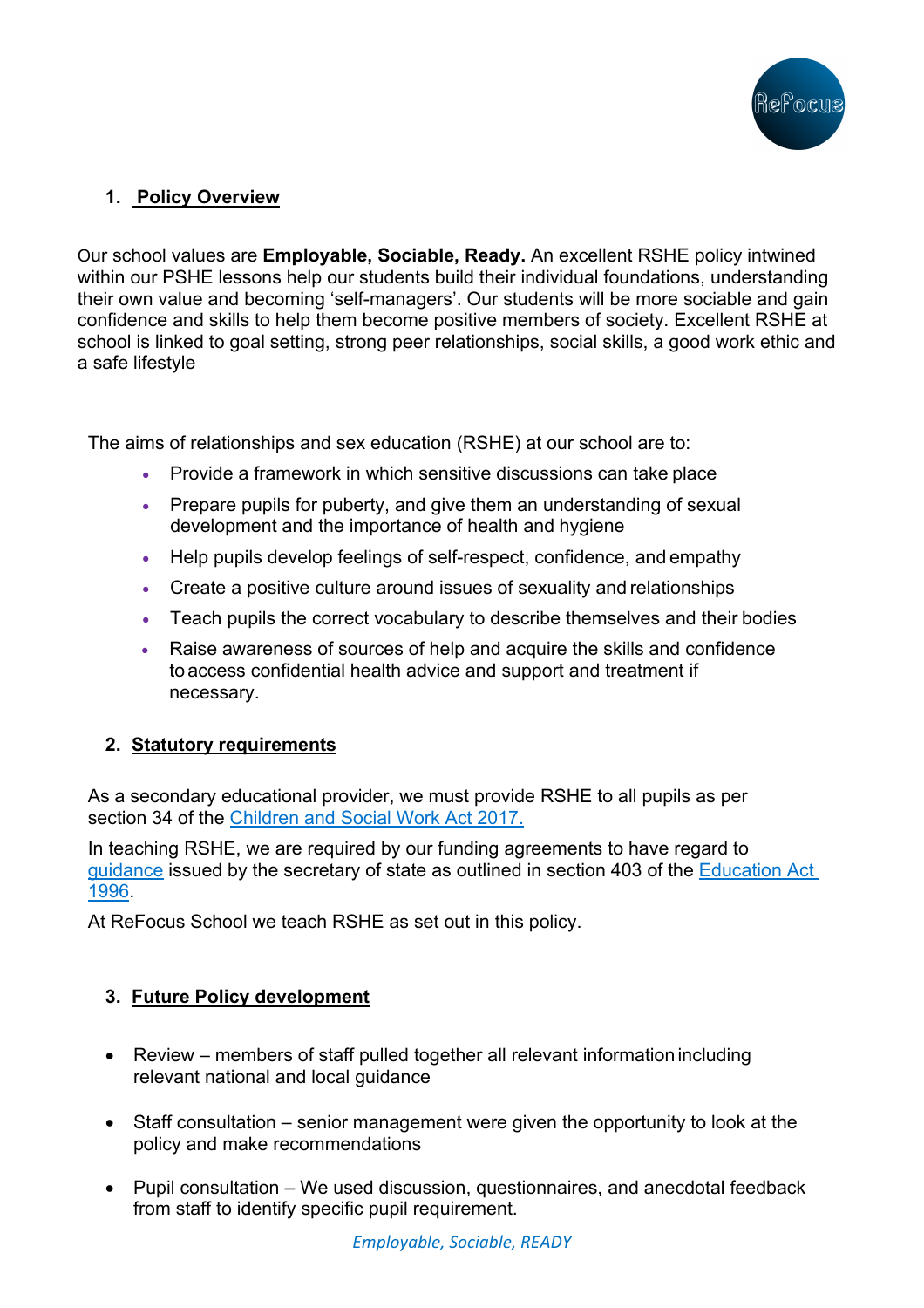

• Ratification – once amendments were made, the policy was shared with governors and ratified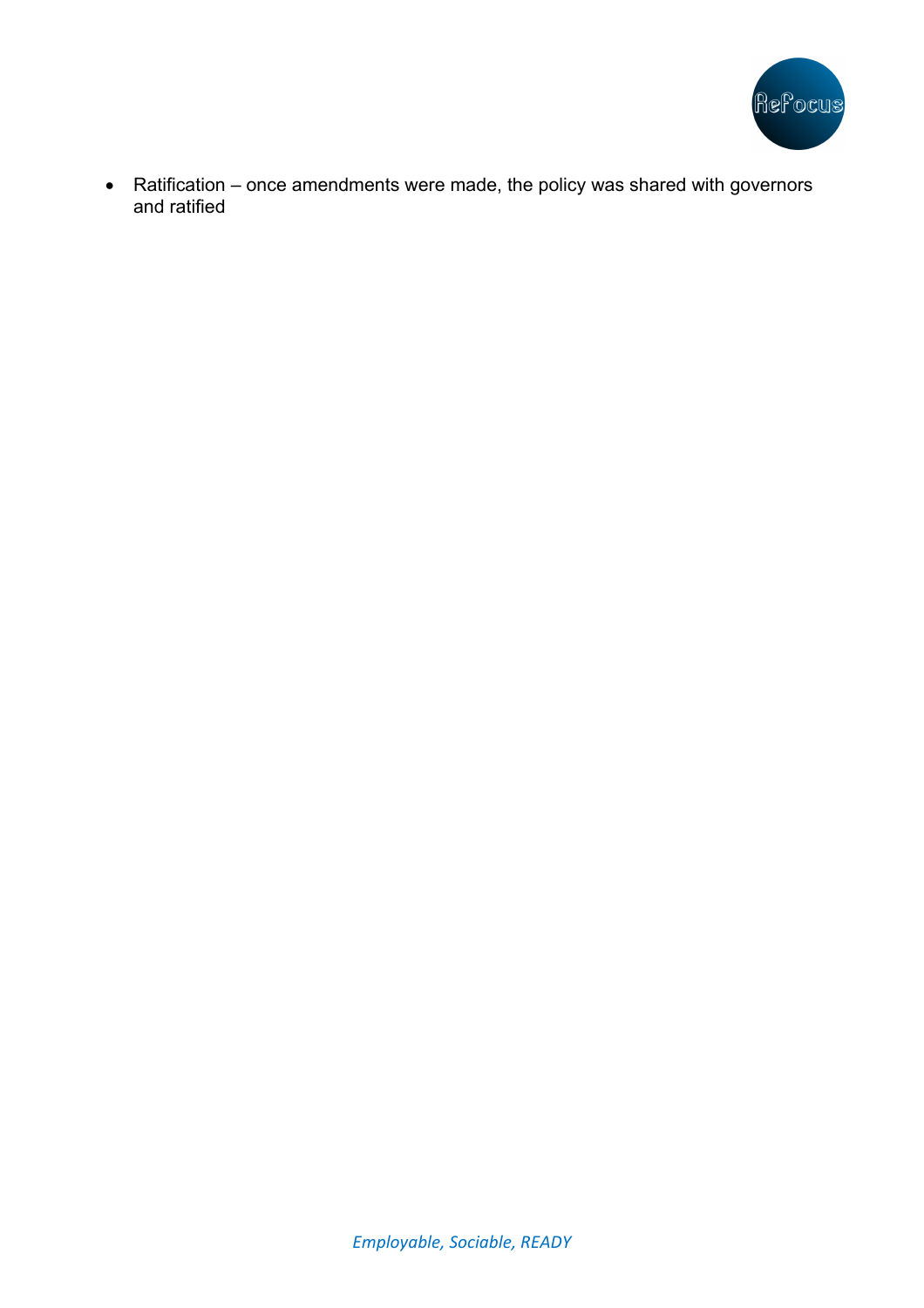

# **4. Definitions**

Relationships, Sex, and health Education (RSHE) is lifelong learning about physical, moral, and emotional development and helps and supports young people move with confidence into adulthood. It is about the understanding of the importance of family life, stable and loving relationships, respect, love, and care. It is also about the teaching of sex, sexuality, sexual health, healthy lifestyles, diversity, and personal identity. Effective relationship and sex education is essential if young people are to make responsible and well-informed decisions.

RSHE involves a combination of sharing information and exploring issues

and values. RSHE is not about the promotion of sexual activity.

Spiritual, moral, social and cultural development (SMSC) is the development of our students own ability to be reflective about their own beliefs (religious or otherwise) and perspective on life. It is the development of knowledge and respect of different people's faiths, feeling and values. This is for students individual development within society, to prepare them for opportunities, responsibilities and experiences of later life.

British values - a government initiative to teach students the values of democracy, the rule of law, individual liberty and mutual respect and tolerance of others

# **5. Curriculum**

Our curriculum is set and mapped but we may need to adapt it as and when necessary.

We have developed the curriculum considering the age, needs and feelings of pupils. If pupils ask questions outside the scope of this policy, teachers will respond in an appropriate manner, so they are fully informed and don't seek answers online.

# **6. Delivery of RSHE**

RSHE is taught within the personal, social, health and economic (PSHE) education curriculum. In addition, biological aspects of RSHE will be taught within PSHE lessons or / and as a part of standalone sessions. Other aspects of PSHE are taught within AIMs Personal, Sociable development (PSD) qualification. Topics within PSD lessons include Hate Crime, LQBTQ+ Community, understanding the news, drugs & Alcohol awareness, Careers and global issues.

RSHE focuses on giving young people the information they need to help them develop healthy, nurturing relationships of all kinds including:

- Families
- Respectful relationships, including friendships
- Online and media
- Being safe
- Intimate and sexual relationships, including sexual health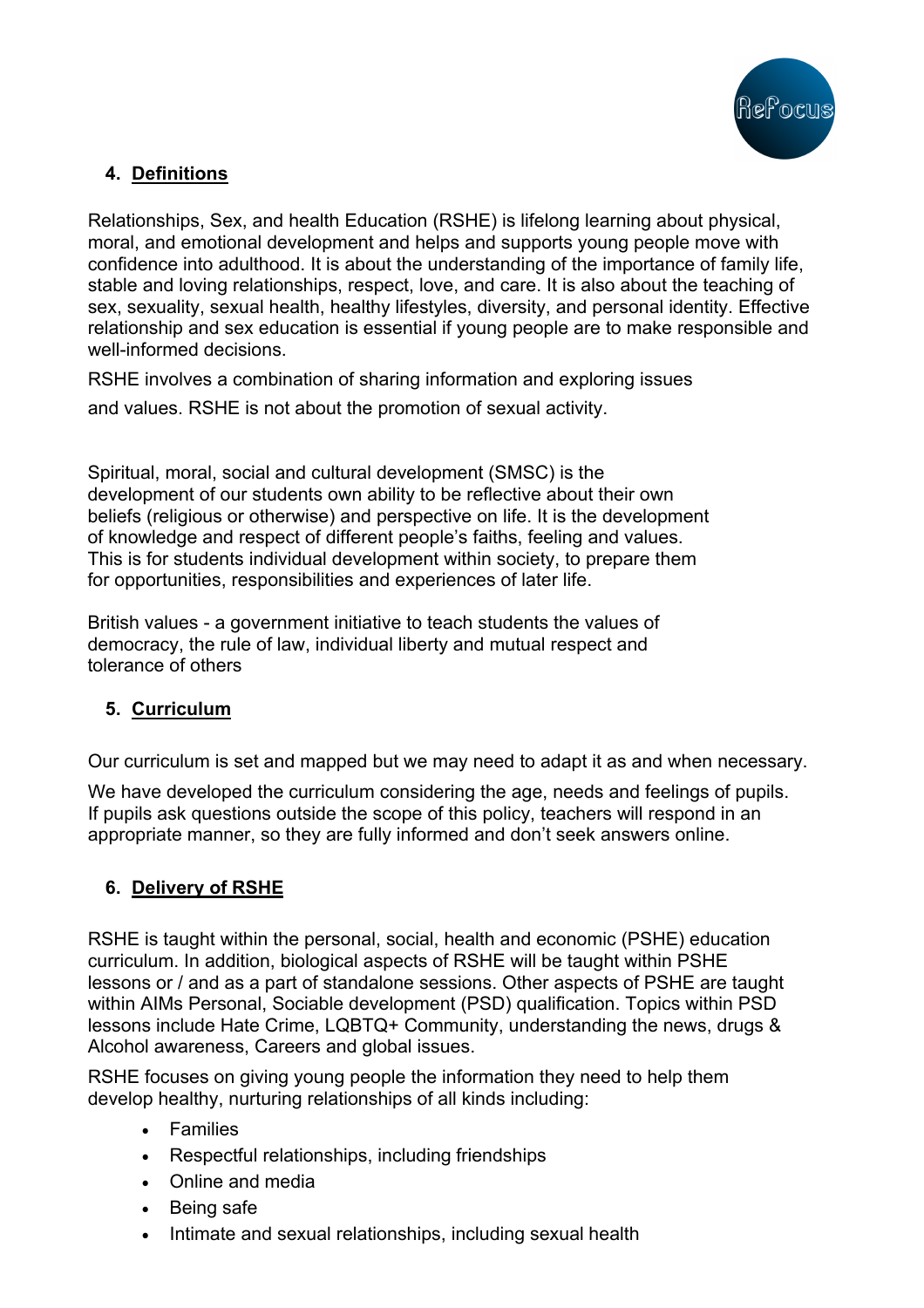

• For more information about our PSHE curriculum

These areas of learning are taught within the context of family life, taking care to ensure that there is no stigmatisation of children based on their home circumstances (families can include single parent families, LGBTQ+ parents, families headed by grandparents, adoptive parents, foster parents/carers amongst other structures) along with reflecting sensitively that some children may have a different structure of support around them (for example: looked after children or young carers).

ReFocus School recognises that a one size fits all approach may not be appropriate for all students and a more personalised or contextualised approach for more vulnerable students, victims of abuse and some SEND students might be needed.

# **Roles and responsibilities**

### **The Executive Head Teacher will:**

Approve the RSHE policy and hold staff to account for its implementation. The Executive Head Teacher is responsible for ensuring that RSHE is taught consistently across the school, and for managing requests to withdraw pupils from non-statutory components of RSHE.

#### **Staff will:**

- Deliver RSHE in a sensitive way
- Model positive attitudes to RSHE
- Monitor progress
- Respond to the needs of individual pupils
- Respond appropriately to pupils whose parents wish them to be withdrawn fromthe non-statutory components of RSHE
- Ensure the importance of taking victims seriously, keeping them safe and that victims are never made to feel like they are creating a problem for reporting abuse, sexual abuse, sexual violence, or sexual harassment.

Staff do not have the right to opt out of teaching RSHE. Staff who have concerns about teaching RSHE are encouraged to discuss this with the Executive Head Teacher.

#### **Pupils are:**

Pupils are expected to engage fully in RSHE and, when discussing issues related to RSHE, treat others with respect and sensitivity.

### **Parents' right to withdraw**

Parents have the right to withdraw their child from the non-statutory/non-science components of sex education within RSHE up to and until 3 terms before the child turn 16. After this point, if the child wishes to receive sex education rather than being withdrawn, the school will arrange this.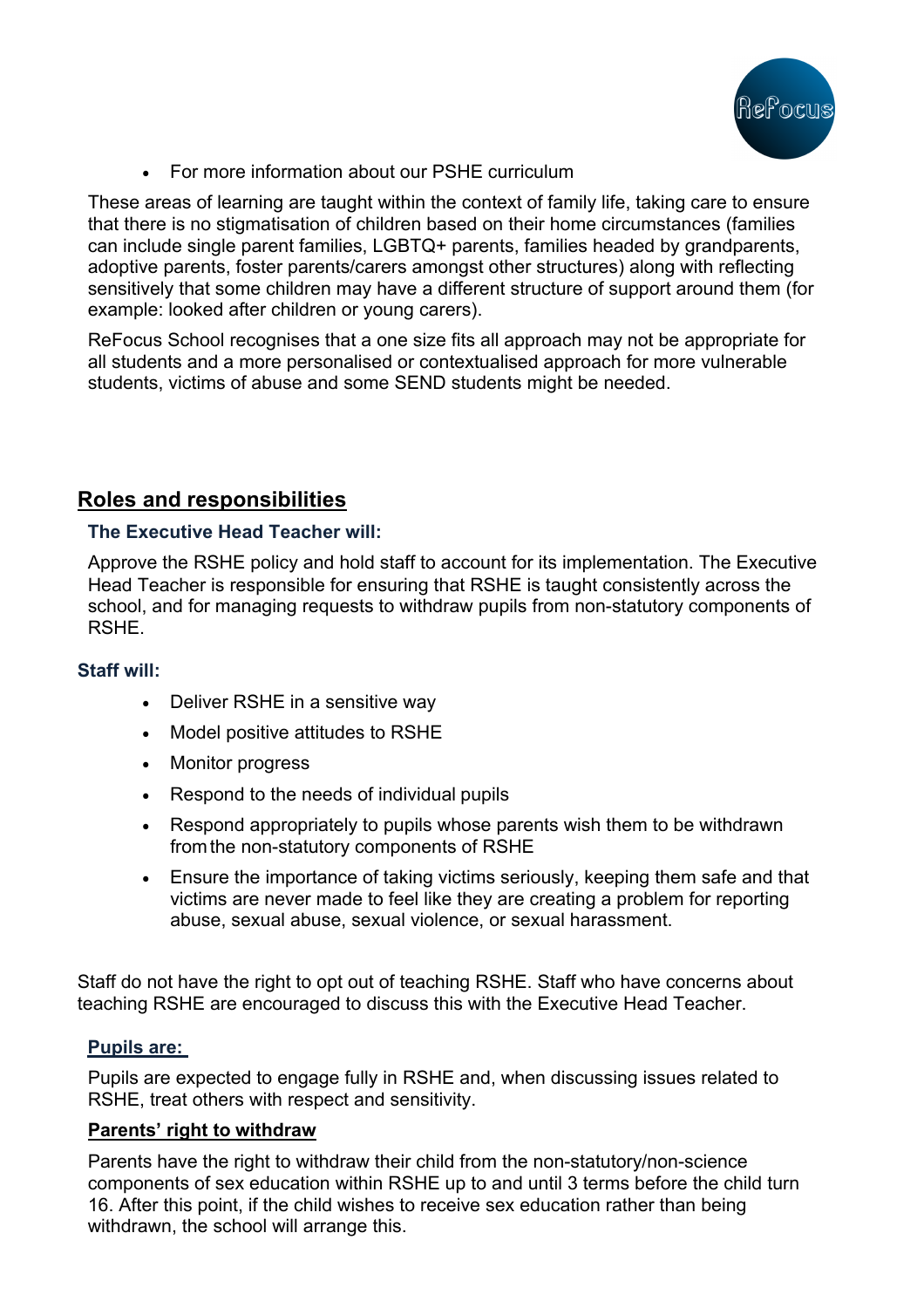

Parents can't withdraw their child from the relationship's education in RSHE or health education.

Parents are encouraged to discuss their decisions with staff at the earliest opportunity. If a parent wishes to withdraw their child from RSHE they will need to meet with the Executive Head Teacher to discuss their concerns and then confirm their decision in writing. A copy of withdrawal requests will be placed in the pupil's educational record.

Staff agree to the delivery of RSHE during interview and it is included in our continuing professional development calendar.

Resources on GOV.UK available as a one-stop page for teaching staff which can be accessed on the website under the heading: Teaching about relationships, sex, and health. This also includes training modules.

Other resources can be found on:

- DFE advice for schools: teaching online safety in schools
- UK council for Internet safety (UKCIS) guidance: Education for a connected world
- UKCIS guidance: Sharing nudes and semi nudes: advice for education settings working with children and young people.
- The UKCIS external visitor quidance

#### **7. Monitoring arrangements**

The delivery of RSHE is monitored by the senior management team and the member of staff with responsibility for RSHE through PSHE lessons. Tutors are responsible for ensuring that students work within PSD is assessed with criteria set out by AIM qualifications, that it is marked, internally verified and apart of the overall qualification.

#### **8. Reporting and gathering evidence if a disclosure or concern has been made during RSHE / SMSC lesson**

ReFocus School staff members are all trained in safeguarding and how to report a disclosure or concern safely and confidently. All staff members will be aware of the who the designated safeguarding officer is and the deputies. All staff members should seek further support and follow our Safeguarding policy as well as speaking to our DSL. Here at ReFocus School our DSL is Hayley Perry. The deputies are Katie Close and Liam Kerr.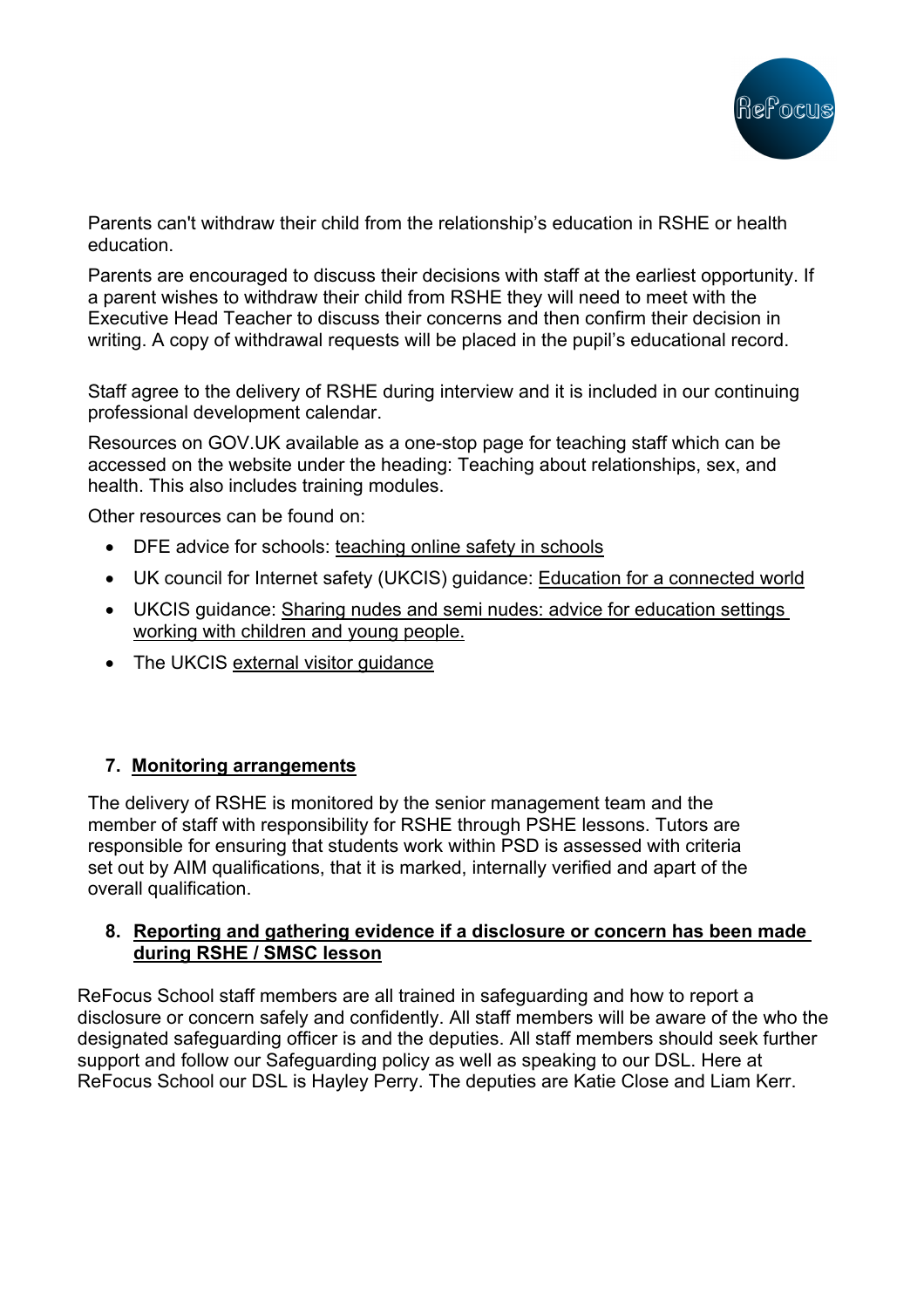# *ReFocus School*

*Relationships and Sex Education Policy including spiritual, moral, social and cultural development 2021/22*

# **Appendix 1: By the end of secondary school pupils should know**

| <b>TOPIC</b>    | <b>PUPILS SHOULD KNOW</b>                                                                                                                                                                                                                                                                                       |
|-----------------|-----------------------------------------------------------------------------------------------------------------------------------------------------------------------------------------------------------------------------------------------------------------------------------------------------------------|
| <b>Families</b> | That there are different types of committed, stable relationships                                                                                                                                                                                                                                               |
|                 | How these relationships might contribute to human happiness and their importance for bringing up children                                                                                                                                                                                                       |
|                 | What marriage is, including their legal status e.g., that marriage carries legal rights and protections not<br>available to couples who are cohabiting or who have married, for example, in an unregistered religious<br>ceremony                                                                               |
|                 | Why marriage is an important relationship choice for many couples and why it must be freely entered into                                                                                                                                                                                                        |
|                 | The characteristics and legal status of other types of long-term relationships                                                                                                                                                                                                                                  |
|                 | The roles and responsibilities of parents with respect to raising of children, including the characteristics of<br>successful parenting                                                                                                                                                                         |
|                 | How to: determine whether other children, adults or sources of information are trustworthy: judge when a<br>family, friend, intimate or other relationship is unsafe (and to recognise this in others' relationships); and, how<br>to seek help or advice, including reporting concerns about others, if needed |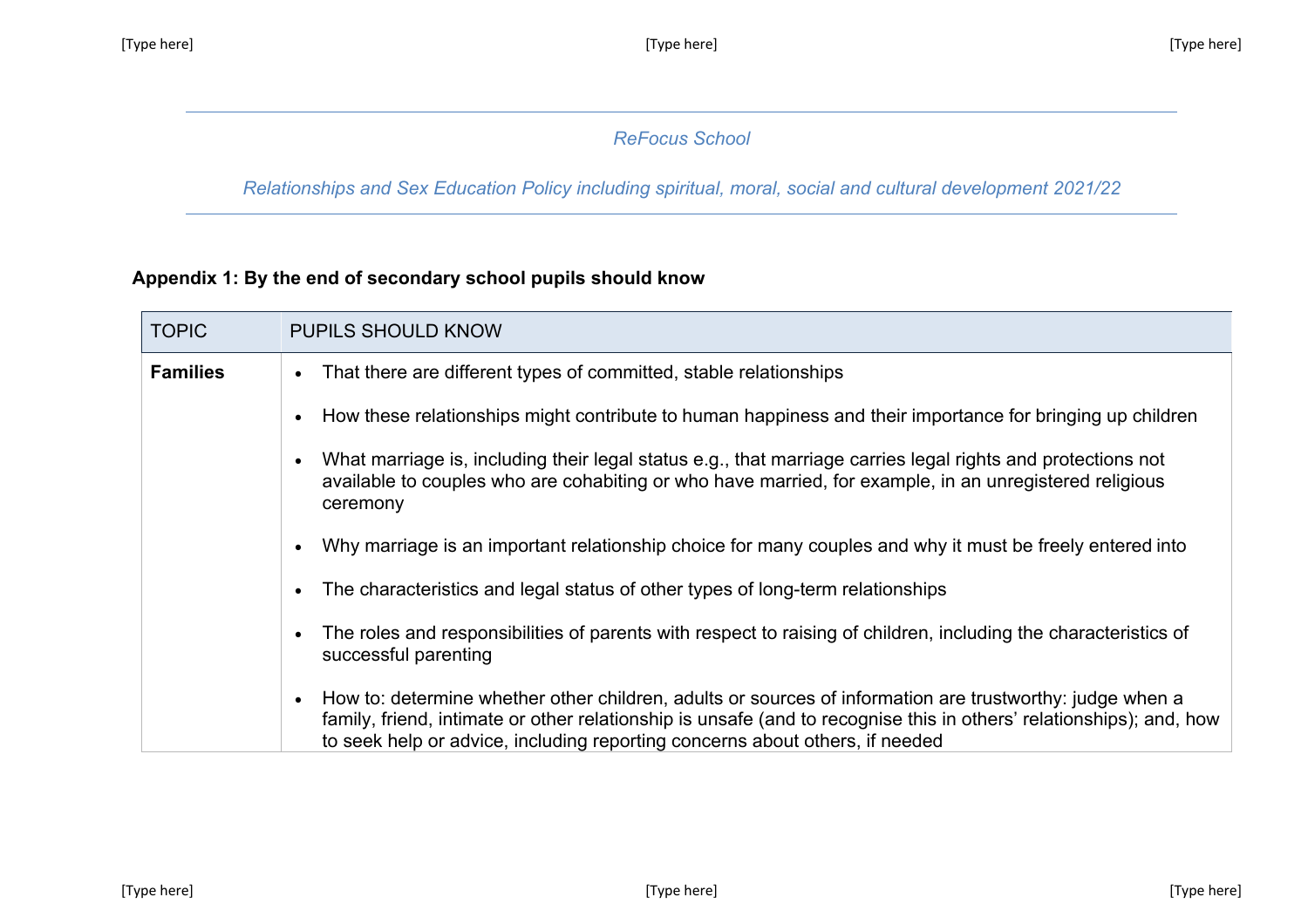| <b>TOPIC</b>                                                    | PUPILS SHOULD KNOW                                                                                                                                                                                                                                                                                                                       |
|-----------------------------------------------------------------|------------------------------------------------------------------------------------------------------------------------------------------------------------------------------------------------------------------------------------------------------------------------------------------------------------------------------------------|
| <b>Respectful</b><br>relationships,<br>including<br>friendships | The characteristics of positive and healthy friendships (in all contexts, including online) including trust,<br>$\bullet$<br>respect, honesty, kindness, generosity, boundaries, privacy, consent and the management of conflict,<br>reconciliation and ending relationships. This includes different (non-sexual) types of relationship |
|                                                                 | Practical steps they can take in a range of different contexts to improve or support respectful relationships<br>$\bullet$                                                                                                                                                                                                               |
|                                                                 | How stereotypes, in particular stereotypes based on sex, gender, race, religion, sexual orientation, or<br>$\bullet$<br>disability, can cause damage (e.g., how they might normalise non-consensual behaviour or encourage<br>prejudice)                                                                                                 |
|                                                                 | That in school and in wider society they can expect to be treated with respect by others, and that in turn<br>$\bullet$<br>they should show due respect to others, including people in positions of authority and due tolerance of<br>other people's beliefs                                                                             |
|                                                                 | About different types of bullying (including cyberbullying), the impact of bullying, responsibilities of<br>bystanders to report bullying and how and where to get help                                                                                                                                                                  |
|                                                                 | That some types of behaviour within relationships are criminal, including violent behaviour and coercive<br>$\bullet$<br>control                                                                                                                                                                                                         |
|                                                                 | What constitutes sexual harassment and sexual violence and why these are always unacceptable<br>$\bullet$                                                                                                                                                                                                                                |
|                                                                 | The legal rights and responsibilities regarding equality (particularly with reference to the protected<br>$\bullet$<br>characteristics as defined in the Equality Act 2010) and that everyone is unique and equal                                                                                                                        |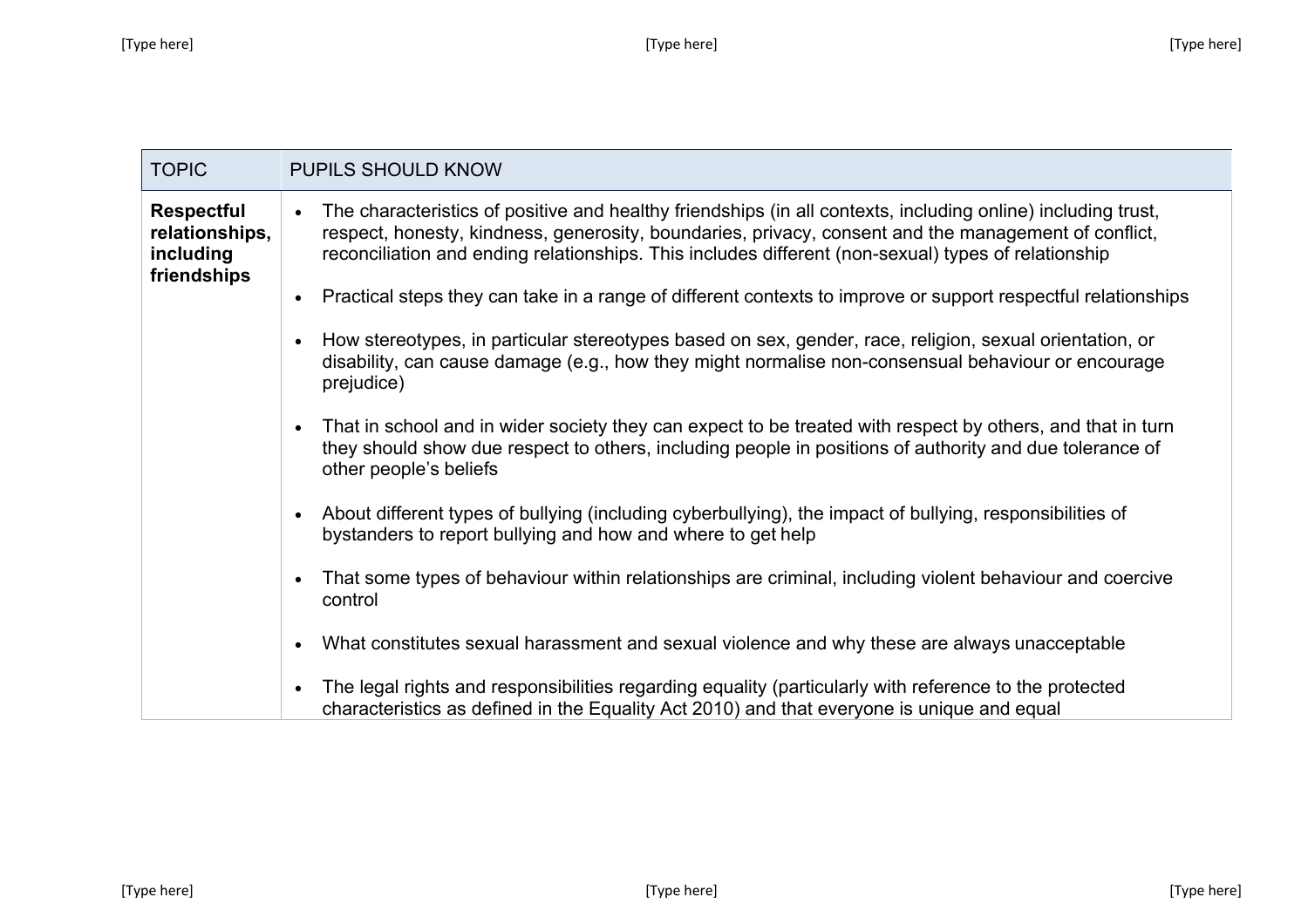| <b>TOPIC</b>                                             | <b>PUPILS SHOULD KNOW</b>                                                                                                                                                                                                                                             |
|----------------------------------------------------------|-----------------------------------------------------------------------------------------------------------------------------------------------------------------------------------------------------------------------------------------------------------------------|
| <b>Online and</b><br>media                               | Their rights, responsibilities, and opportunities online, including that the same expectations of behaviour<br>$\bullet$<br>apply in all contexts, including online. Understanding cyber bullying.                                                                    |
|                                                          | About online risks, including that any material someone provides to another has the potential to be shared<br>$\bullet$<br>online and the difficulty of removing potentially compromising material placed online                                                      |
|                                                          | Not to provide material to others that they would not want shared further and not to share personal material<br>which is sent to them                                                                                                                                 |
|                                                          | What to do and where to get support to report material or manage issues online<br>$\bullet$                                                                                                                                                                           |
|                                                          | The impact of viewing harmful content<br>$\bullet$                                                                                                                                                                                                                    |
|                                                          | That specifically sexually explicit material e.g., pornography presents a distorted picture of sexual<br>$\bullet$<br>behaviours, can damage the way people see themselves in relation to others and negatively affect how<br>they behave towards sexual partners     |
|                                                          | That sharing and viewing indecent images of children (including those created by children) is a criminal<br>$\bullet$<br>offence which carries severe penalties including jail                                                                                        |
|                                                          | How information and data is generated, collected, shared, and used online<br>$\bullet$                                                                                                                                                                                |
| Being safe &<br><b>Sexual violence</b><br>and Harassment | The concepts of, and laws relating to, sexual consent, sexual exploitation, abuse, grooming, coercion,<br>$\bullet$<br>harassment, rape, domestic abuse, forced marriage, honour-based violence and FGM, and how these can<br>affect current and future relationships |
|                                                          | How people can actively communicate and recognise consent from others, including sexual consent,<br>$\bullet$<br>and how and when consent can be withdrawn (in all contexts, including online)                                                                        |
|                                                          | • How to report a crime, inappropriate behaviour.                                                                                                                                                                                                                     |
|                                                          | • How / where to seek support if required through different agencies and groups. Both locally and<br>country wide.                                                                                                                                                    |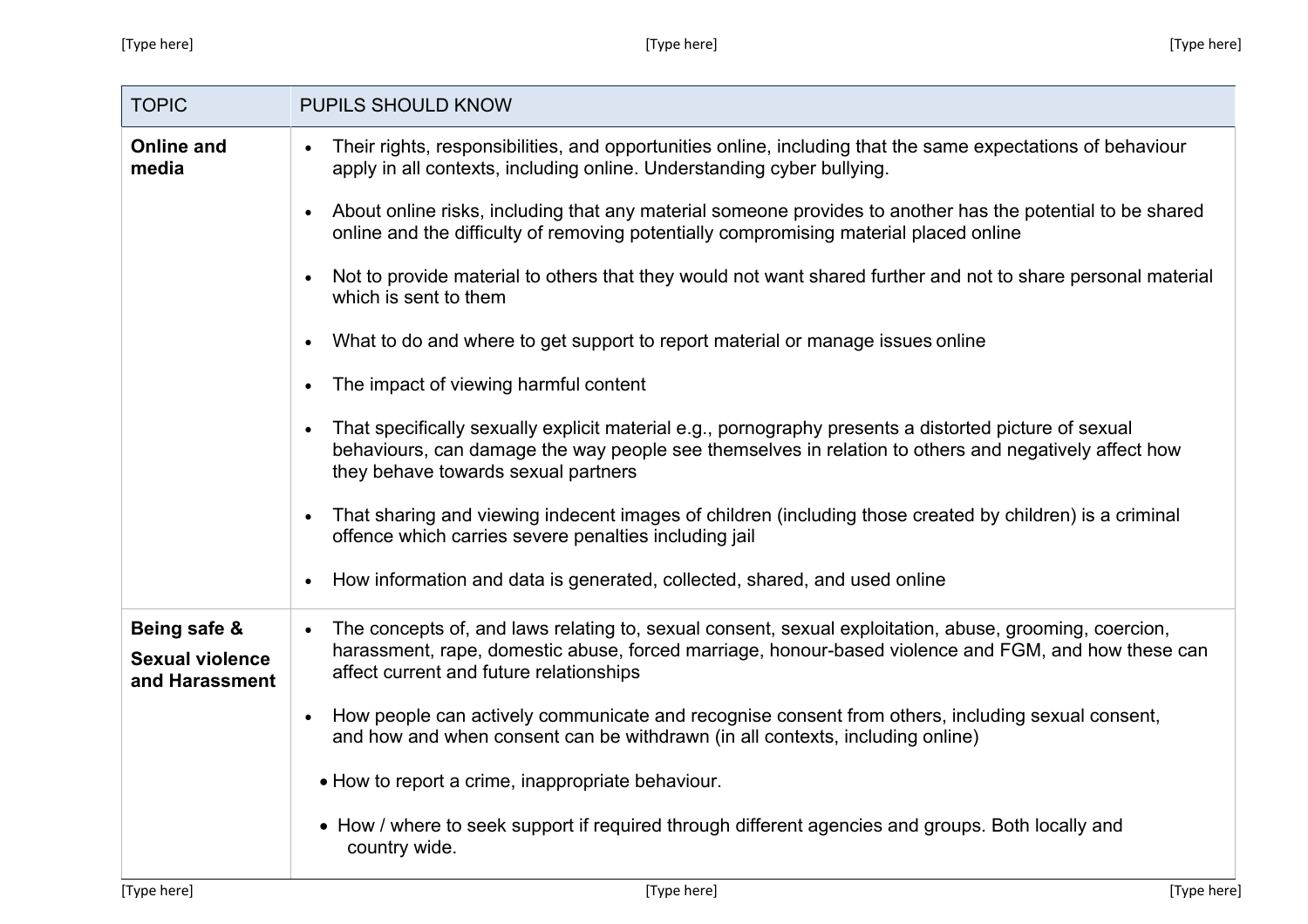| [Type here] | [Type here]                                                                                                                                                                                                                                                                         | [Type here] |
|-------------|-------------------------------------------------------------------------------------------------------------------------------------------------------------------------------------------------------------------------------------------------------------------------------------|-------------|
|             | • To understand what sexual violence and harassment is and how both victims and perpetrators can be<br>peers in an education environment.                                                                                                                                           |             |
|             | • That peer-on-peer abuse can Involve sexual exploitation, sexual abuse, or sexual harassment, such as<br>indecent exposure, sexual assault, up skirting or sexually inappropriate pictures or videos (including<br>sexting)                                                        |             |
|             | • Initiation/hazing type violence and rituals such as activities involving harassment, abuse or humiliation<br>used as a way of initiating a person into a group and may be an online element is unacceptable, is a<br>form of bullying, could be a criminal offence and you should |             |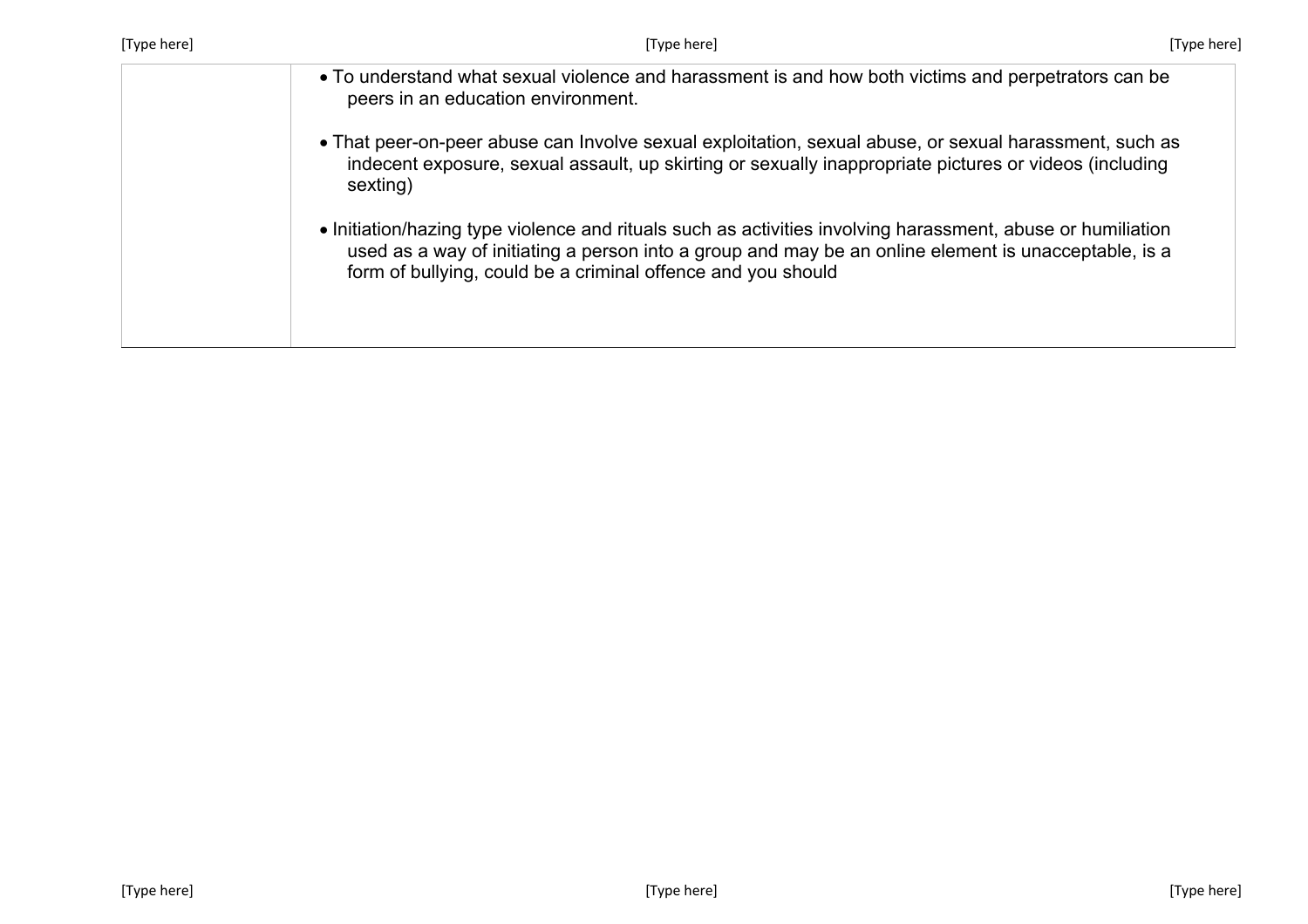**COL** 

| <b>TOPIC</b>                                                           | PUPILS SHOULD KNOW                                                                                                                                                                                                       |
|------------------------------------------------------------------------|--------------------------------------------------------------------------------------------------------------------------------------------------------------------------------------------------------------------------|
| Intimate and<br>sexual<br>relationships,<br>including<br>sexual health | • How to recognise the characteristics and positive aspects of healthy one-to-one intimate relationships,<br>which include mutual respect, consent, loyalty, trust, shared interests and outlook, sex, and friendship    |
|                                                                        | • That all aspects of health can be affected by choices they make in sex and relationships, positively or<br>negatively, e.g., physical, emotional, mental, sexual, and reproductive health and wellbeing                |
|                                                                        | The facts about reproductive health, including fertility and the potential impact of lifestyle on fertility for<br>men and women                                                                                         |
|                                                                        | That there are a range of strategies for identifying and managing sexual pressure, including<br>$\bullet$<br>understanding peer pressure, resisting pressure, and not pressurising others                                |
|                                                                        | That they have a choice to delay sex or to enjoy intimacy without sex                                                                                                                                                    |
|                                                                        | The facts about the full range of contraceptive choices, efficacy, and options available                                                                                                                                 |
|                                                                        | The facts around pregnancy including miscarriage<br>$\bullet$                                                                                                                                                            |
|                                                                        | That there are choices in relation to pregnancy (with medically and legally accurate, impartial<br>information on all options, including keeping the baby, adoption, abortion and where to get further<br>help)          |
|                                                                        | How the different sexually transmitted infections (STIs), including HIV/AIDs, are transmitted, how risk can<br>be reduced through safer sex (including through condom use) and the importance of and facts about testing |
|                                                                        | About the prevalence of some STIs, the impact they can have on those who contract them and key<br>facts about treatment                                                                                                  |
|                                                                        | How the use of alcohol and drugs can lead to risky sexual behaviour<br>$\bullet$                                                                                                                                         |
|                                                                        | How to get further advice, including how and where to access confidential sexual and reproductive health<br>advice and treatment                                                                                         |